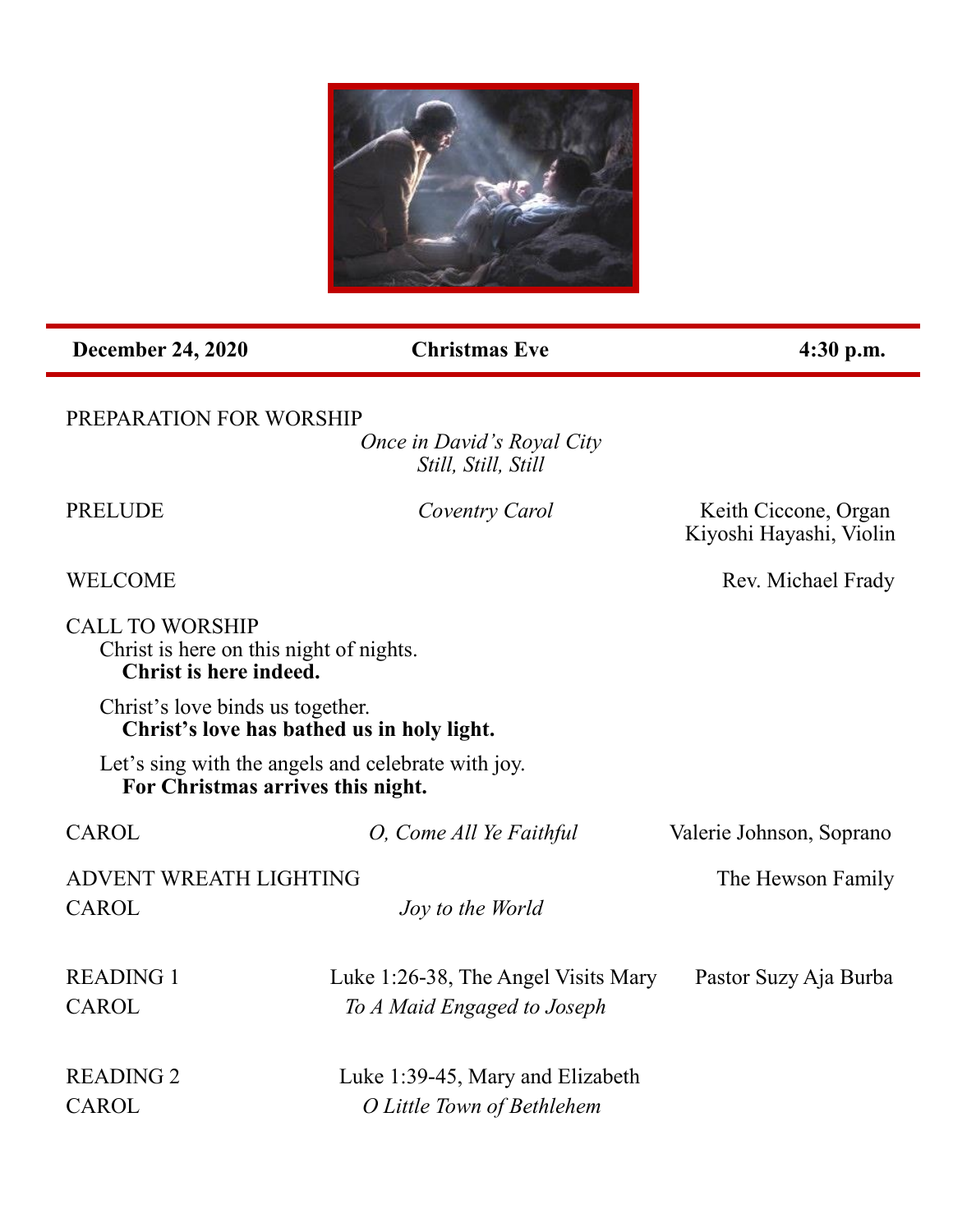| <b>READING 3</b><br><b>CAROL</b> | Luke $2:1-7$ , The Birth in Bethlehem<br>Mary's Boy Child                 | Glenn Holton   |
|----------------------------------|---------------------------------------------------------------------------|----------------|
| <b>READING 4</b><br>CAROL        | Luke 2:8-14, The Shepherds and the Angels<br>Angels We Have Heard on High |                |
| <b>READING 5</b><br>CAROL        | Luke 2:15-20, The Shepherds Worship<br>The First Nowell                   |                |
| <b>READING 6</b><br>CAROL        | Matthew 2:1-11, The Gifts of the Magi<br>What Child is This               |                |
| <b>READING 7</b><br>CAROL        | John 1:1-5, The Word Made Flesh<br>O Holy Night                           | Breanna Hewson |

PASTORAL PRAYER Rev. Michael Frady

LORD'S PRAYER

SHARING THE LIGHT OF CHRIST *Silent Night*

Silent Night, holy night, all is calm, all is bright Round yon virgin mother and child, holy infant so tender and mild, Sleep in heavenly peace, sleep in heavenly peace.

Silent night, holy night, shepherds quake at the sight; Glories stream from heaven afar, heavenly hosts sing alleluia; Christ, the Savior is born! Christ, the Savior is born!

Silent night, holy night, Son of God, love's pure light Radiant beams from thy holy face, with the dawn of redeeming grace, Jesus, Lord, at thy birth, Jesus, Lord, at thy birth.

# BENEDICTION

POSTLUDE *Go Tell It on the Mountain*

 $\rightsquigarrow$ 

*Like the magi, we are called to offer our gifts in adoration of Christ. A Christmas offering to support the life, ministry, and mission of the church may be mailed to First Congregational Church, 12 Elm Street, Braintree, MA 02184*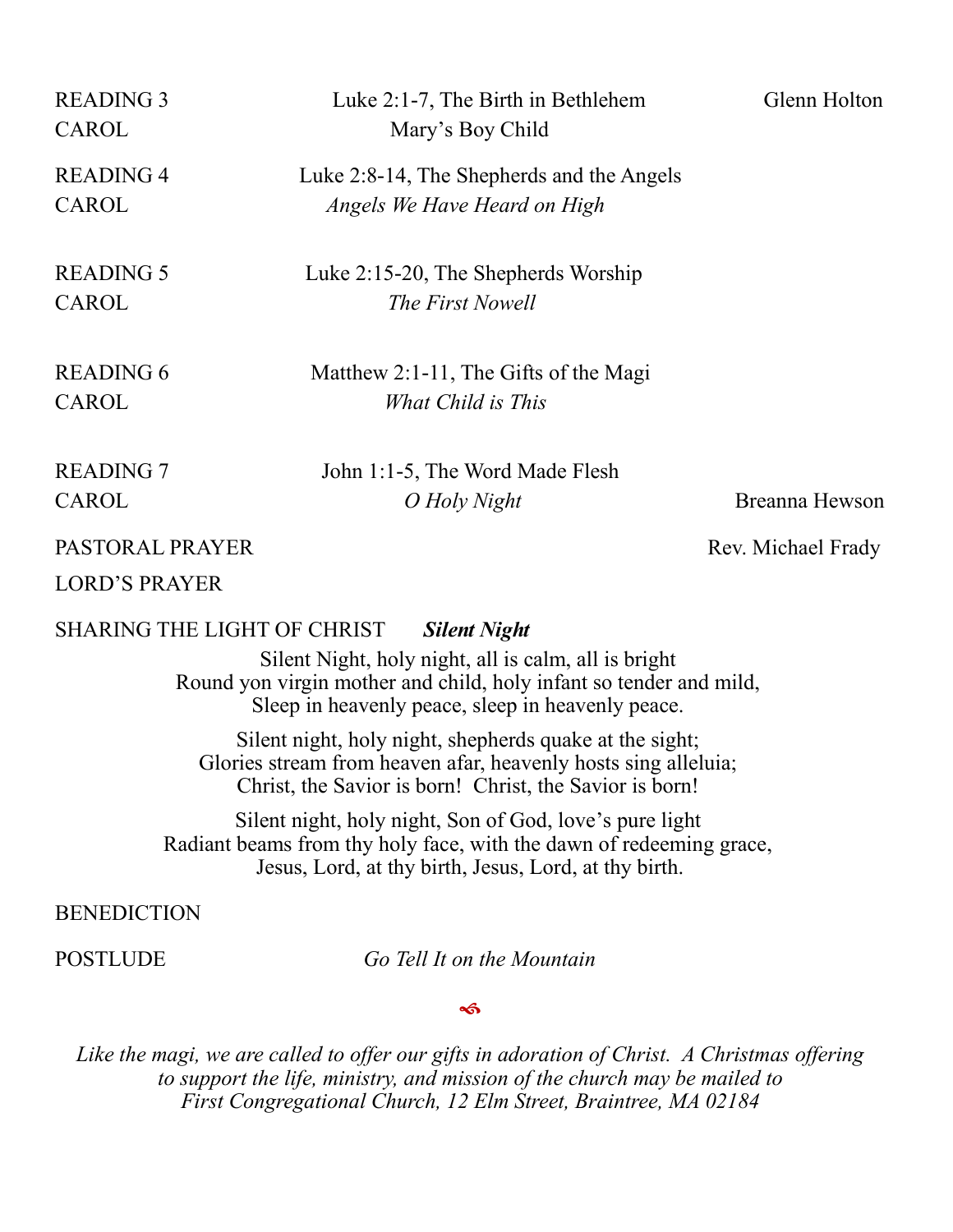

### **The Christmas Poinsettias which adorn the Sanctuary are given**



**In honor of Pastor Michael and Pastor Suzy by Susan & Ralph Altmaier In memory of our loved ones now with God by Craig E. & Marcia G. Barnes In memory of Mr. & Mrs. Carleton F. Barron by Carleton F. Barron, Jr. In memory of Tom & Mary Stott by the Stott Children In memory of Grace & Louis Ciccone and Francis & Arthur Mirkin, parents by Keith Ciccone & Richard Mirkin In honor of my daughter, Kristen Elizabeth by Pastor Michael In honor of my daughter, Rachel Nichole by Pastor Michael In honor of our grandchildren by Carl & Diane Francis In memory of Shirley Gallagher by Bob Gallagher In honor of our amazing Dad, Robert F. Gallagher by Elizabeth Rollo & William Gallagher In memory of James Galvin by Sally Galvin In memory of Bert Gietman by Tom King, Mattie Gietman and Thomas King In memory of Shawn Hewson by Tom King, Mattie Gietman and Thomas King In loving memory of Ruth & William Hobbs, our parents Love, Walter, Martha & Bradford In memory of the Johnson & Lynch families by Kristen Johnson In memory of Elizabeth N. Pitt and Eli Levin by Donna M. Levine In loving memory of sister-in-law 'Neta' by Nancy Mills In memory of family and loved ones by Mr. & Mrs. Roy Millward In memory of loved ones by Grace Reinelt In memory of Michael Roffo by Beverly Roffo In memory of Mr. & Mrs. James Slauson and Violet Cabral by John & Jeannine Slauson In memory of Carole F. Sorensen by Leonard Sorensen In memory of Nancy P. South by her family In memory of Bob & Marge Downey by Troop 22, Boy Scouts of America In memory of Edward Wynot by Pauline Wynot & Family In memory of Robert Wynot by Pauline Wynot & Family**